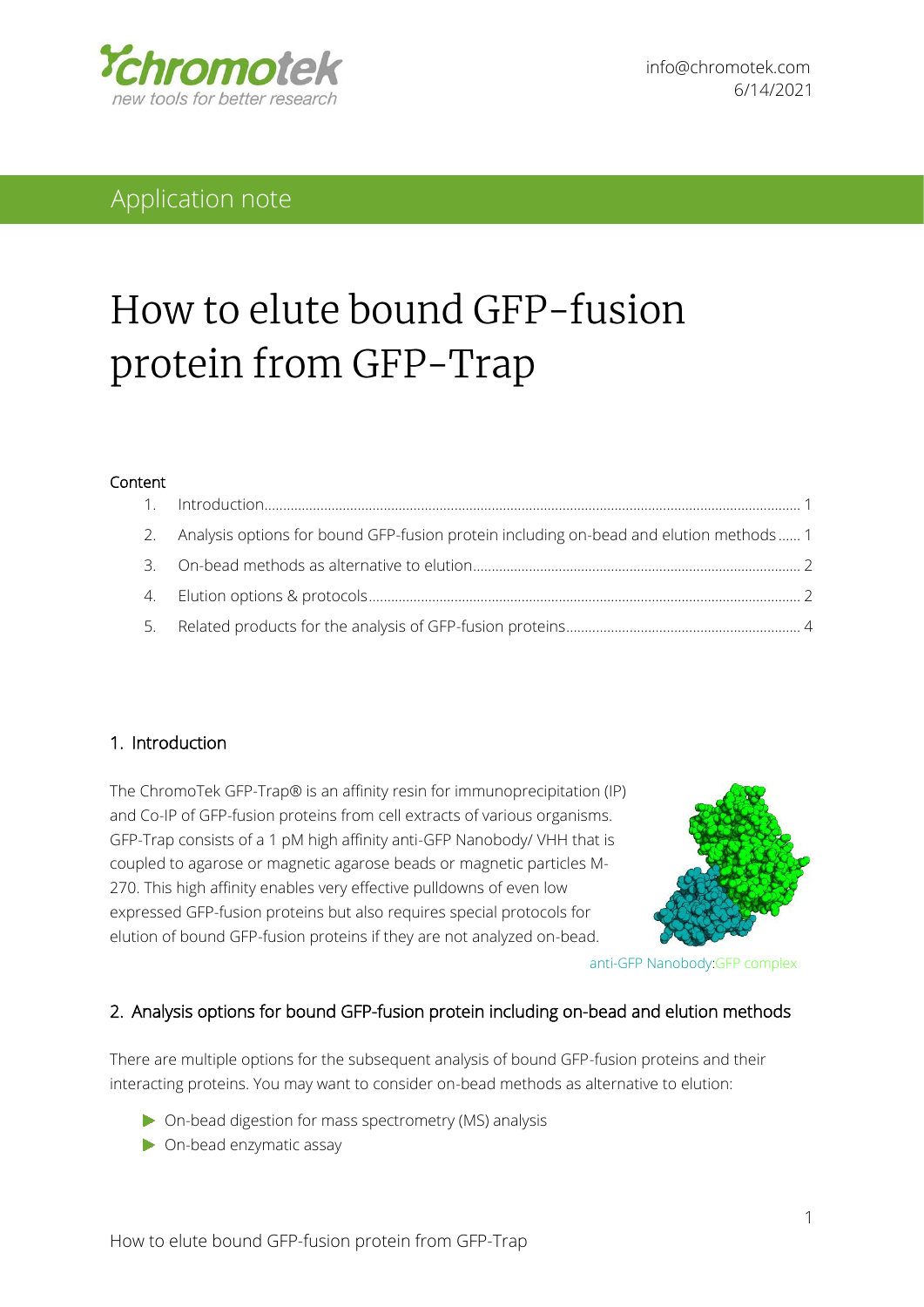

If the protocol requires elution for subsequent analysis, GFP-fusion proteins can be eluted from GFP-Trap by below methods:

- Elution with SDS-sample buffer for SDS-PAGE and/or Western blotting It is recommended to analyze all IP results by immunoblotting of input, flow through, and bound/elution fractions.
- $\triangleright$  Acidic elution for multiple biochemical assays of functional active proteins
- Enzymatic cleavage as a gentle elution option

# <span id="page-1-0"></span>3. On-bead methods as alternative to elution

### 3.1. On-bead digestion for mass spectrometry (MS) analysis

When sample preparation for MS analysis is conducted on-bead, it is more likely to retain all interaction partners of the protein of interest for MS analysis, whereas the elution from GFP-Trap may cause loss of sample, e.g. by incomplete elution. Trypsin digestion of the 14 kDa GFP-Nanobody/  $V_HH$  from the GFP-Trap results in only 4-5 peptides. This small number of  $V_HH$  peptides does not add complexity to the MS analysis of the total protein sample. An on-bead digestion protocol is also used in the **IST GFP-Trap Kit** for processing GFP-fusion proteins and their interacting partners for MS analysis including GFP-fusion proteins. Next to GFP-Trap Agarose, the kit contains the PreOmics iST buffers and cartridges required for proteomic sample preparation.

#### [Applications Note On-bead digestion protocol](https://www.chromotek.com/fileadmin/content/PDFs/Application_notes/App_note_ChromoTek_on_bead_digest_protocol.pdf)

Smits, A.H. (2013) Nucleic Acids Research, 41 (1), e28, doi: 10.1093/nar/gks941 Lipinszki, Z., et al (2014) Methods Mol Biol., 1170, 571-88, doi: 10.1007/978-1-4939-0888-2\_33. Turriziani, B. et al., (2014) Biology, 3(2), 320-332, doi: 10.3390/biology3020320 Kloet, S.L., et al. (2016) Nat Struct Mol Biol. 2016, 23(7), 682–690, doi: 10.1038/nsmb.3248

# 3.2. On-bead enzymatic assay

On-bead enzymatic assays are conducted, when the GFP-tagged enzyme is immobilized on the GFP-Trap. This is particularly important for pH sensitive proteins that can't be eluted by pH shift or other means. Generally, because the enzyme is immobilized via the GFP-tag, its enzymatic activity may not be compromised by the immunocapture.

#### [Applications Note Enzyme activity assay](https://www.chromotek.com/fileadmin/content/PDFs/Application_notes/Applicaton_note_enzyme_activity_111202.pdf)

Yan, M. et al. (2015) Scientific Reports, 5, 10449, doi: 10.1038/srep10449

# <span id="page-1-1"></span>4. Elution options & protocols

Depending on the subsequent application, GFP-fusion proteins can be eluted from the beads by different elution methods. These methods provide an efficient elution from the GFP-Trap with only small amounts of GFP-fusion protein left on the beads.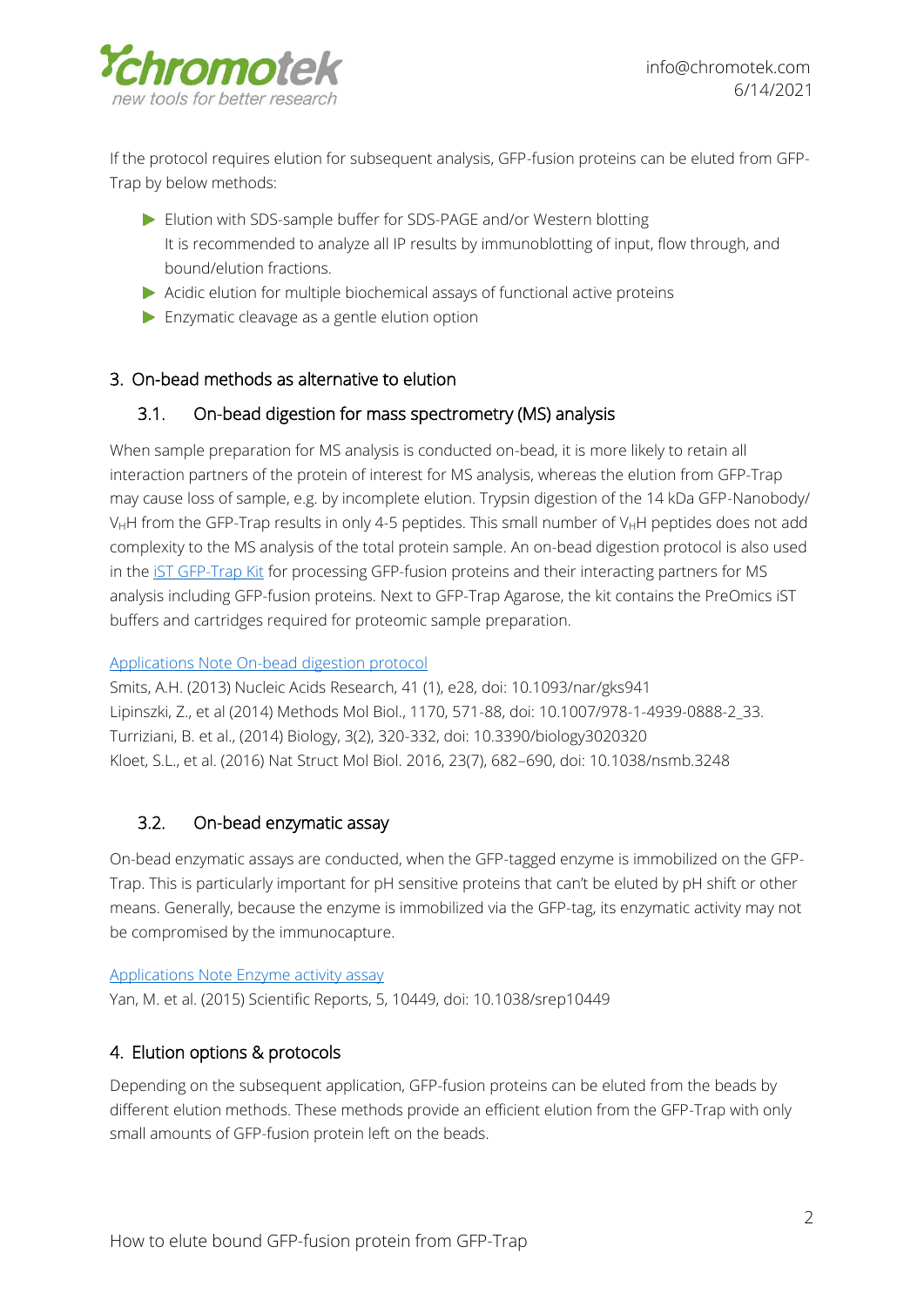

Perform cell lysis and immunoprecipitation according to the standard GFP-Trap protocol. After washing the beads and removing the supernatant, continue with one of the elution methods below.

# 4.1. Elution with SDS-sample buffer (Laemmli) for SDS/PAGE and/or Western blotting

- Resuspend beads in 80 µL 2x SDS-sample buffer.
- ▶ Boil beads for 5 min at 95°C to dissociate immunocomplexes from beads.
- *GFP-Trap Agarose*: Sediment beads for 2 min at 2.500x g and room temperature. Collect supernatant and analyze by SDS-PAGE.

*GFP-Trap Magnetic Agarose and Magnetic Particles M-270*: Magnetically separate beads until supernatant is clear. Collect supernatant and analyze by SDS-PAGE.

# 4.2. Acidic elution with glycine elution buffer (low pH)

- $\blacktriangleright$  Remove the remaining supernatant.
- Add 50-100 µL Glycine elution buffer and constantly pipette up and down for 30-60 sec at +4°C or room temperature.
- *GFP-Trap Agarose*: Sediment beads by centrifugation at 2,500x g for 2 min at +4°C. *GFP-Trap Magnetic Agarose and Magnetic Particles M-270*: Magnetically separate beads until supernatant is clear.
- $\blacktriangleright$  Transfer the supernatant to a new tube.
- Immediately neutralize the eluate fraction with 5-10 µL Neutralization buffer.
- Repeat this step at least once to increase elution efficiency.

| Wash/Dilution buffer           | 10 mM Tris/Cl pH 7.5; 150 mM NaCl; 0.5 mM EDTA                                                |  |  |
|--------------------------------|-----------------------------------------------------------------------------------------------|--|--|
| Glycine elution buffer         | 200 mM glycine pH 2.5                                                                         |  |  |
| Neutralization buffer          | 1 M Tris pH 10.4                                                                              |  |  |
| 2x SDS-sample buffer (Laemmli) | 120 mM Tris/Cl pH 6.8; 20% glycerol; 4% SDS, 0.04% bromophenol blue;<br>10% β-mercaptoethanol |  |  |



Immunoprecipitation of EGFP (28.0 kDa) using GFP-Trap Agarose and elution with Glycine elution buffer. Coomassie blue stained SDS-PAGE. Elution fractions E1 & E2. Residual fraction R was finally prepared by boiling beads in 2x SDS-sample buffer.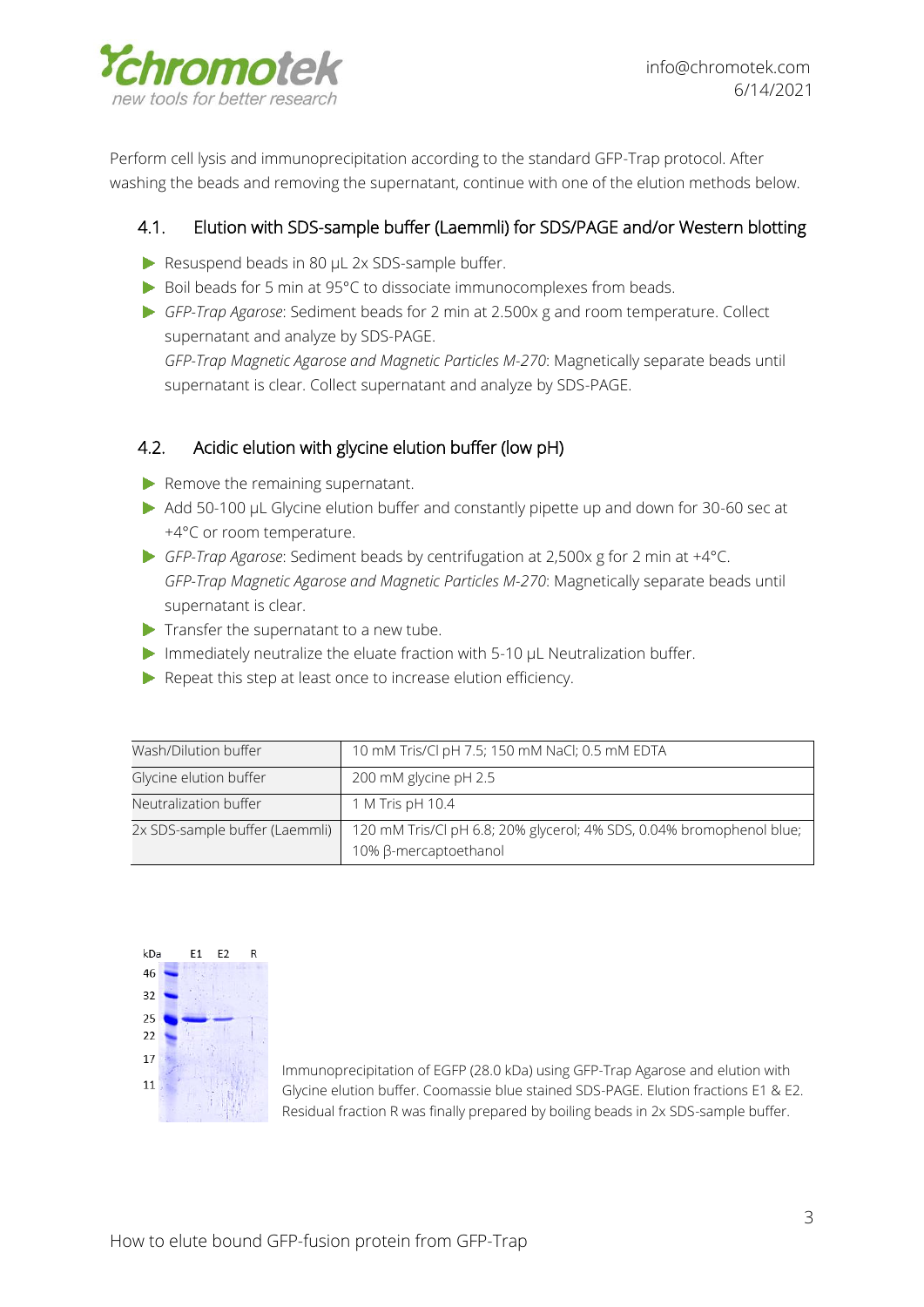

# 4.3. Enzymatic cleavage as a gentle elution option using TEV protease

The gentlest elution option is the cleavage of the protein of interest from the GFP using a specific protease like TEV protease from tobacco etch virus. This highly sequence-specific cysteine protease recognizes the amino-acid sequence Glu-Asn-Leu-Tyr-Phe-Gln-(Gly/Ser) and cleaves between the Gln and Gly/Ser. It does, however, cleave also some related sequences. You may check whether your protein of interest contains these amino acid sequences; the GFP Nanobody/  $V_HH$  of GFP-Trap does not comprise these sequences. The TEV cleavage site needs to be cloned between your protein of interest and GFP at an appropriate position. After cleavage, TEV protease may be separated from the protein of interest by means of affinity purification, e.g. Ni-NTA if the protease is His-tagged.

Orlowska, K.P. et al. (2013) Nucleic Acids Research, 1–13, doi: 10.1093/nar/gkt650 Kehrein, K. et al. (2015) Cell Reports 10, 843-853, doi: 10.1016/j.celrep.2015.01.012

| <b>GFP Toolbox</b>                                                                                                                                                                  | <b>Product Code</b>                                                                                                   |
|-------------------------------------------------------------------------------------------------------------------------------------------------------------------------------------|-----------------------------------------------------------------------------------------------------------------------|
| GFP-Trap® Agarose                                                                                                                                                                   | gta-10; -20; -100                                                                                                     |
| GFP-Trap® Agarose Kit                                                                                                                                                               | gtak-20                                                                                                               |
| GFP-Trap® Magnetic Agarose                                                                                                                                                          | gtma-10; -20; -100                                                                                                    |
| GFP-Trap® Magnetic Agarose Kit                                                                                                                                                      | gtmak-20                                                                                                              |
| GFP-Trap® Magnetic Particles M-270                                                                                                                                                  | gtd-10; -20; -100                                                                                                     |
| GFP-Trap® Magnetic Particles M-270                                                                                                                                                  | gtdk-20                                                                                                               |
| iST GFP-Trap Kit for IP/MS                                                                                                                                                          | gtak-iST-8                                                                                                            |
| <b>Binding Control Agarose</b>                                                                                                                                                      | bab-20                                                                                                                |
| <b>Binding Control Magnetic Agarose</b>                                                                                                                                             | bmab-20                                                                                                               |
| Spin Columns                                                                                                                                                                        | sct-10; -20; -50                                                                                                      |
| GFP-Trap® Multiwell Plate                                                                                                                                                           | gtp-96                                                                                                                |
| GFP VHH, recombinant binding protein                                                                                                                                                | gt-250                                                                                                                |
| GFP VHH, biotinylated recombinant binding protein                                                                                                                                   | gtb-250                                                                                                               |
| EGFP, recombinant purified protein                                                                                                                                                  | <b>EGFP-250</b>                                                                                                       |
| GFP antibody [3H9] (rat monoclonal)                                                                                                                                                 | 3h9-20; -100                                                                                                          |
| GFP antibody [PABG1] (rabbit polyclonal)                                                                                                                                            | PABG1-20; -100                                                                                                        |
| Alpaca anti-rabbit IgG, recombinant VHH, Alexa Fluor® 488<br>Alpaca anti-rabbit IgG, recombinant VHH, Alexa Fluor® 568<br>Alpaca anti-rabbit IgG, recombinant VHH, Alexa Fluor® 647 | srbAF488-1-10; -100<br>srbAF568-1-10; -100<br>srbAF647-1-10; -100                                                     |
| GFP-Booster Alexa Fluor® 488<br>GFP-Booster Alexa Fluor® 568<br>GFP-Booster Alexa Fluor® 647<br>GFP-Booster ATTO488<br>GFP-Booster ATTO594<br>GFP-Booster ATTO647N                  | gba2AF488-10; -50<br>gba2AF568-10; -50<br>gba2AF647-10; -50<br>gba488-10; -100<br>gba594-10; -100<br>gba647n-10; -100 |

#### <span id="page-3-0"></span>5. Related products for the analysis of GFP-fusion proteins

For product details, information, and ordering visit [www.chromotek.com.](http://www.chromotek.com/)